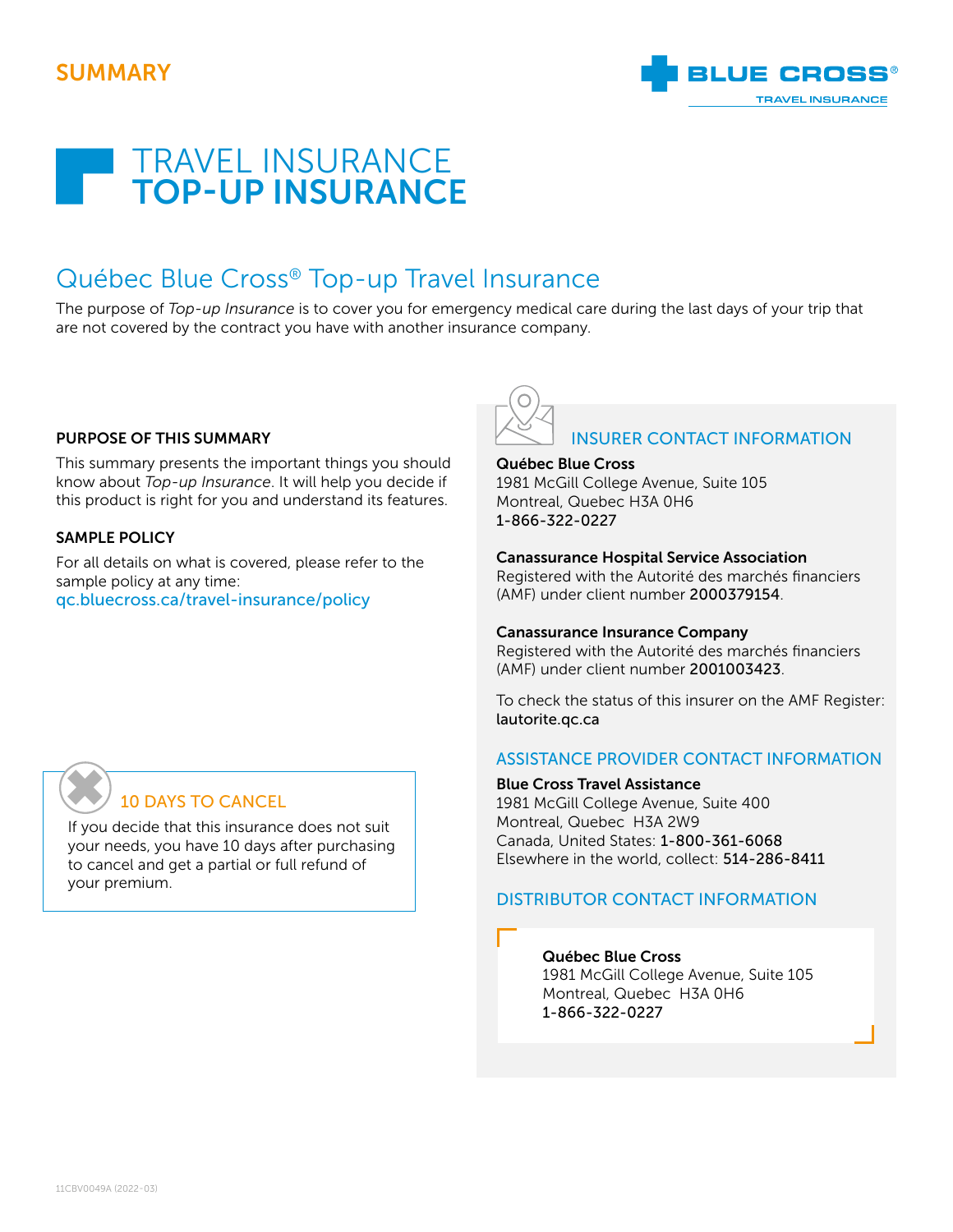#### Who can be insured

- Anyone covered for emergency medical care with another insurance company for the initial part of a trip.
- Canadian residents covered by a public health insurance for the entire duration of the trip.
- Anyone 31 days old or older.

#### Before enrolling

- Make sure that you and everyone you wish to insure meet all the eligibility criteria for the insurance. For further information, please refer to the policy on page 3.
- Make sure that the insurer covering the initial part of your trip authorizes you to purchase an extension with another insurance company.
- Make sure that you know the exact number of days covered under your other insurance plan.
- Make sure you know the exact dates of your trip.
- If you have questions or doubts about the coverage you already have, contact the other insurance company to obtain all relevant information.
- If you have questions about the coverage you are about to purchase, do not hesitate to contact your distributor.

## BENEFIT

| <b>Benefit</b>                                                                                                                                                                                       | <b>Description</b>                                                                                                             | Maximum coverage per person |
|------------------------------------------------------------------------------------------------------------------------------------------------------------------------------------------------------|--------------------------------------------------------------------------------------------------------------------------------|-----------------------------|
| <b>Emergency Medical Care</b><br>> Hospitalization, medical and<br>paramedical expenses<br>> Transportation and repatriation<br>expenses<br>> Subsistence allowance<br>> Medical follow-up in Canada | Reimburses expenses incurred<br>following an emergency resulting from<br>an accident or illness while travelling<br>en voyage. | \$5,000,000                 |

There are maximum amounts based on the type of expenses incurred.

For example, for the subsistence allowance under the Emergency Medical Care benefit, we will reimburse \$300 per day, up to a maximum of \$3,000.

For further information, please refer to the travel insurance Top-up Insurance policy on pages 6-9.

### Beginning and end of coverage

| Coverage                      | <b>Effective date</b>                                                                               | <b>Termination date</b>                                                                                                                                  |
|-------------------------------|-----------------------------------------------------------------------------------------------------|----------------------------------------------------------------------------------------------------------------------------------------------------------|
| <b>Emergency Medical Care</b> | • The day after the termination date of<br>the contract you hold with another<br>insurance company. | On the first of the following dates:<br>• Expiry date of contract, or<br>• Return date, whether scheduled<br>or premature, except for the<br>Trip break. |



You must be insured for the entire duration of your trip, including for the departure and return dates. There must be no interruption of coverage between the contract covering the initial part of your trip and the Blue Cross Top-up Insurance contract.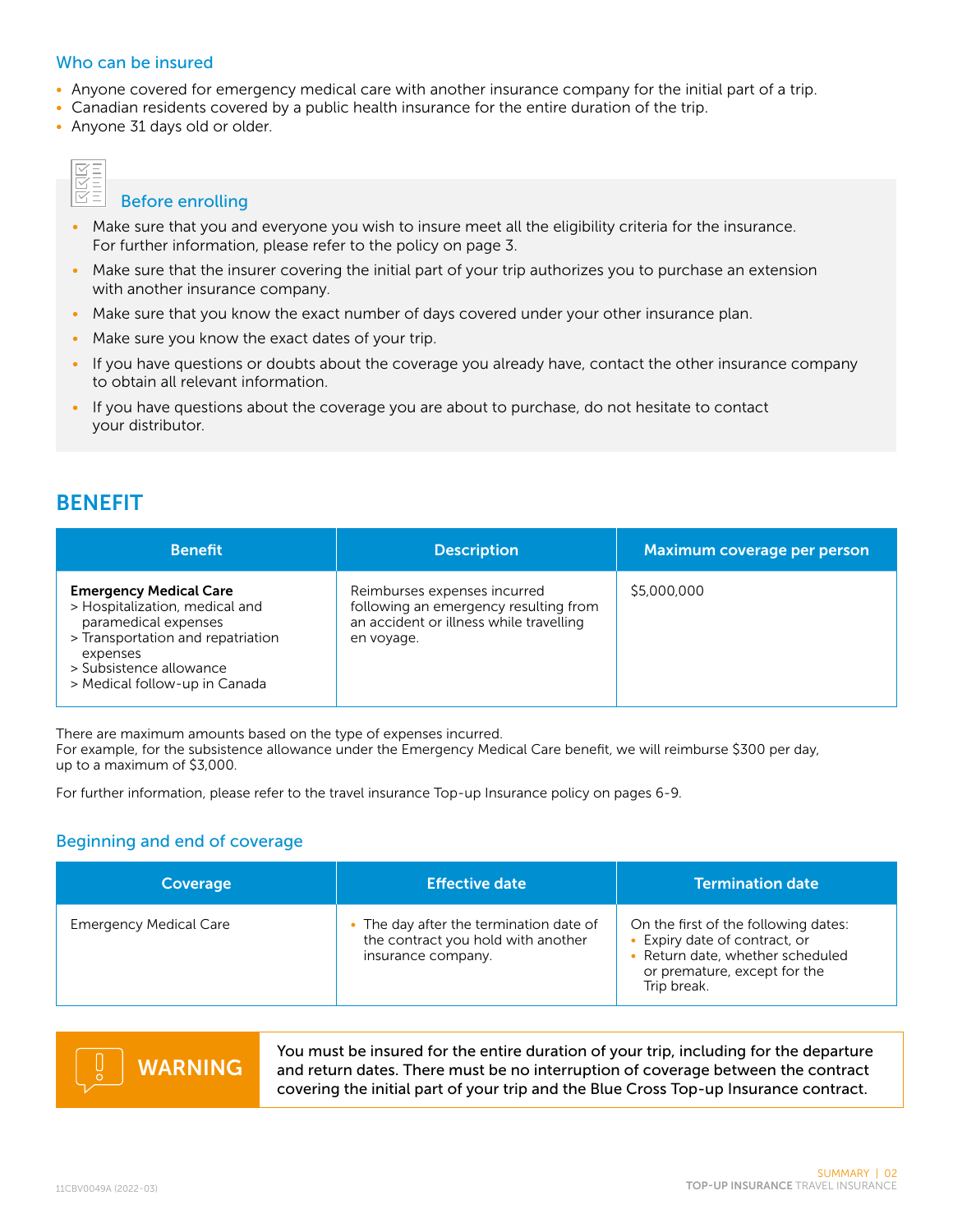### Trip Break

If you purchase this product, you may come back to your province of residence and then go back to your destination without terminating your insurance contract.

For further information, please refer to the policy on page 15.

# TRAVEL ASSISTANCE



BLUE CROSS TRAVEL ASSISTANCE 24/7 assistance, worldwide

#### Medical assistance

- Recommendation of a medical facility that dispenses the best care for your condition
- Follow-up of medical file by our health professionals
- Repatriation planning

#### General assistance

- Communication with the embassy and/or your financial institution in the event of loss or theft of documents
- Interpretation services to be able to communicate with the resource persons on site

#### IMPORTANT

When there is an incident, you must contact Blue Cross Travel Assistance otherwise benefits may be refused.

This way, Blue Cross Travel Assistance will be able to:

- Direct you to an appropriate medical facility
- Confirm your coverage
- Coordinate the payment, whenever possible
- Send you the forms to be completed

# WARNING

#### Exclusions

Emergency Medical Care coverage included in this product comes with exclusions and limits. It is important to know what they are before purchasing the insurance. The exclusions included in this contract may differ from those of the insurance contract you have with the other insurer for the initial part of your trip.

#### Pre-existing conditions

Exclusions for pre-existing medical conditions apply based on:

- Your age
- The total duration of your trip
- The answers to the health declaration, if applicable

Please refer to the policy for further information on pages 10-11.

#### Other exclusions

The policy also includes other exclusions. Below are a few examples, but please refer to the insurance policy for a complete list of applicable exclusions.

- Pregnancy, delivery or complications during the 9 weeks preceding or following the expected date of delivery
- Participation in certain sports or activities
- Suicide and self-inflicted injury
- Abuse of prescription drugs or alcohol, or use of drugs
- Criminal act
- Act of war and civil unrest

Before leaving, check your insurance policy for the complete list of exclusions on pages 10-12.